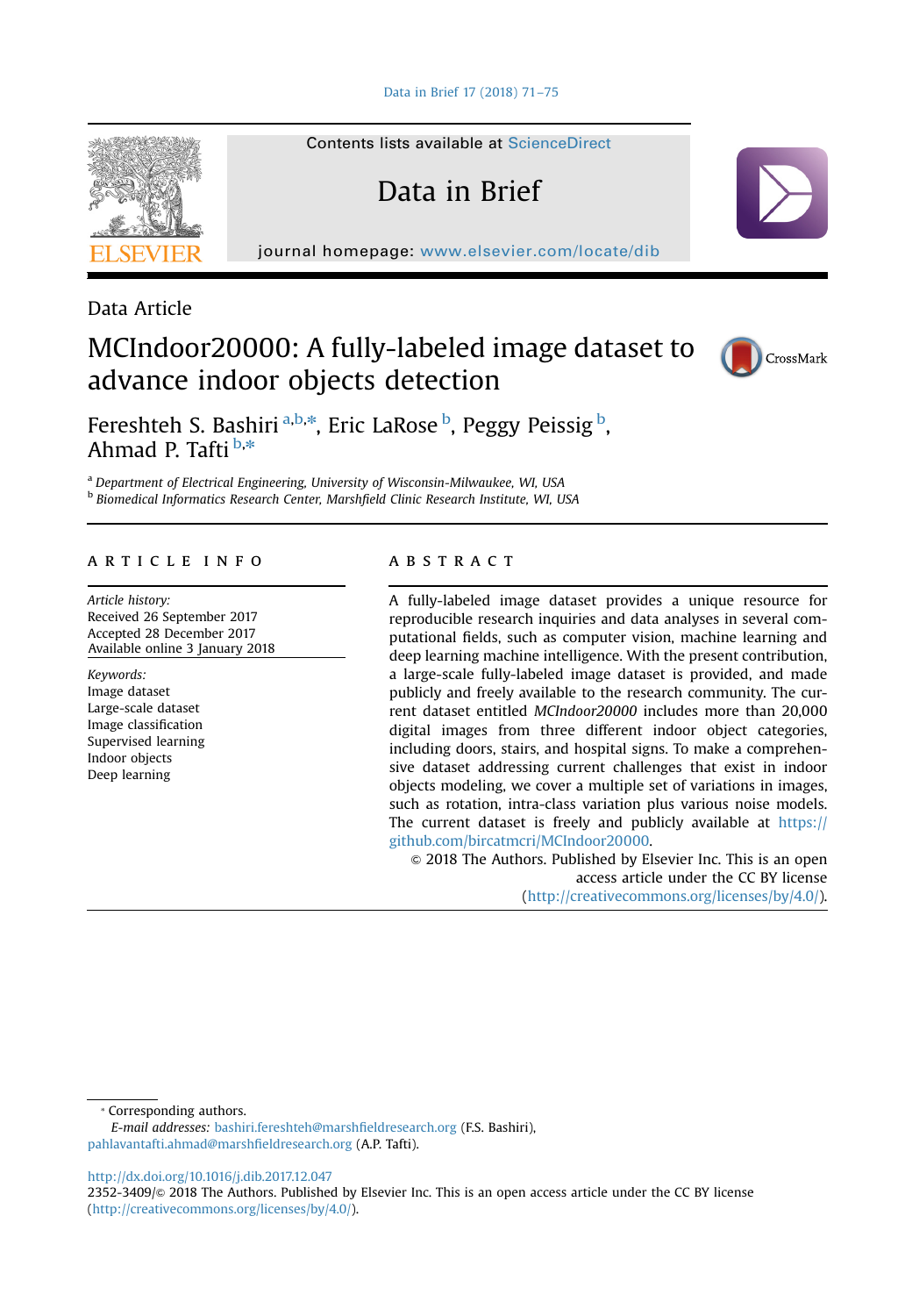| Subject area<br>More specific sub-<br>ject area | Machine learning, computer vision, deep learning, machine intelligence.<br>Object classification, object detection, object recognition.                                                                                                                                                                                                                                                                 |
|-------------------------------------------------|---------------------------------------------------------------------------------------------------------------------------------------------------------------------------------------------------------------------------------------------------------------------------------------------------------------------------------------------------------------------------------------------------------|
| Type of data                                    | 2D-RGB digital images (.JPEG, .PNG).                                                                                                                                                                                                                                                                                                                                                                    |
| How data was<br>acquired                        | Original images were collected in Marshfield Clinic by capturing photos from<br>remarkable landmark objects, including clinic signs, doors and stairs. Images<br>are manually cropped to eliminate the effect of surrounding objects in the<br>learning process. To cover multiple variations in the objects model, we sys-<br>tematically rotated and augmented diverse noises to the original images. |
| Data format                                     | Digital images, in raw and processed formats.                                                                                                                                                                                                                                                                                                                                                           |
| Data source<br>location                         | Marshfield Clinic, Marshfield, Wisconsin, USA.                                                                                                                                                                                                                                                                                                                                                          |
| Data accessibility                              | The dataset is accessible at $[1]$ , and it is freely and publicly available for any<br>academic, educational, and research purposes.                                                                                                                                                                                                                                                                   |

## Specifications table

#### Value of the data

- Machine intelligence and particularly computational vision have become ubiquitous in our daily life, with a variety of applications ranging from face recognition and fingerspelling to surveillance systems and healthcare informatics. Core to many of these applications is image classification and recognition which is defined as an automatic task that assigns a label from a fixed set of categories to an input image. The MCIndoor20000 dataset is a resource for use by the computer vision and deep learning community, and it advances image classification research.
- The MCIndoor20000 dataset, collected in Marshfield Clinic, Marshfield, presents various digital images of three guideline indoor objects, including clinic signs, doors and stairs.
- To provide a comprehensive image classification repository, the current dataset covers several object model variations involved from the perspectives of computer vision and deep learning strategies. The variations include viewpoint variation, intra-class variation, rotation, noisy conditions (e.g., Gaussian, Poisson), and occlusion.
- The present dataset assists reproducible research and allows rapid application development (RAD) and fast prototyping by the research community.

### 1. Data

The MCIndoor20000 is a fully-labeled image dataset that was launched in Marshfield Clinic to facilitate broad use of image classification and recognition. Examples of such valuable annotated image datasets include OpenImages [\[2\]](#page-4-0), CIFAR-10 and CIFAR-100 [\[3,4\],](#page-4-0) ImageNet [\[5\]](#page-4-0) as well as environmental scene database  $[6]$ . The uniqueness of the MCIndoor20000 is that the dataset consists of three different image categories, including: (1) Door, (2) Sign, and (3) Stair, all of which are remarkable landmarks for indoor navigation. The number of original images is 754, 702 and 599 across these categories, respectively. [Fig. 1](#page-2-0) presents different examples from each category. One potential application of the present dataset lies in the development of combined machine learning and computer vision algorithms to help people with visual impairment during mobility, especially in unfamiliar environments, such as hospitals and urgent cares [\[7\]](#page-4-0).

The dataset's original images were captured in Marshfield Clinic in summer 2017, with a variety of viewpoint and intra-class variations along with occlusion across each class. We then systematically added Gaussian, Poisson, and Salt-Pepper noises to the original images, rotating all images to make a comprehensive dataset. [Fig. 2](#page-3-0) shows an example of all the variations that exist in the dataset. With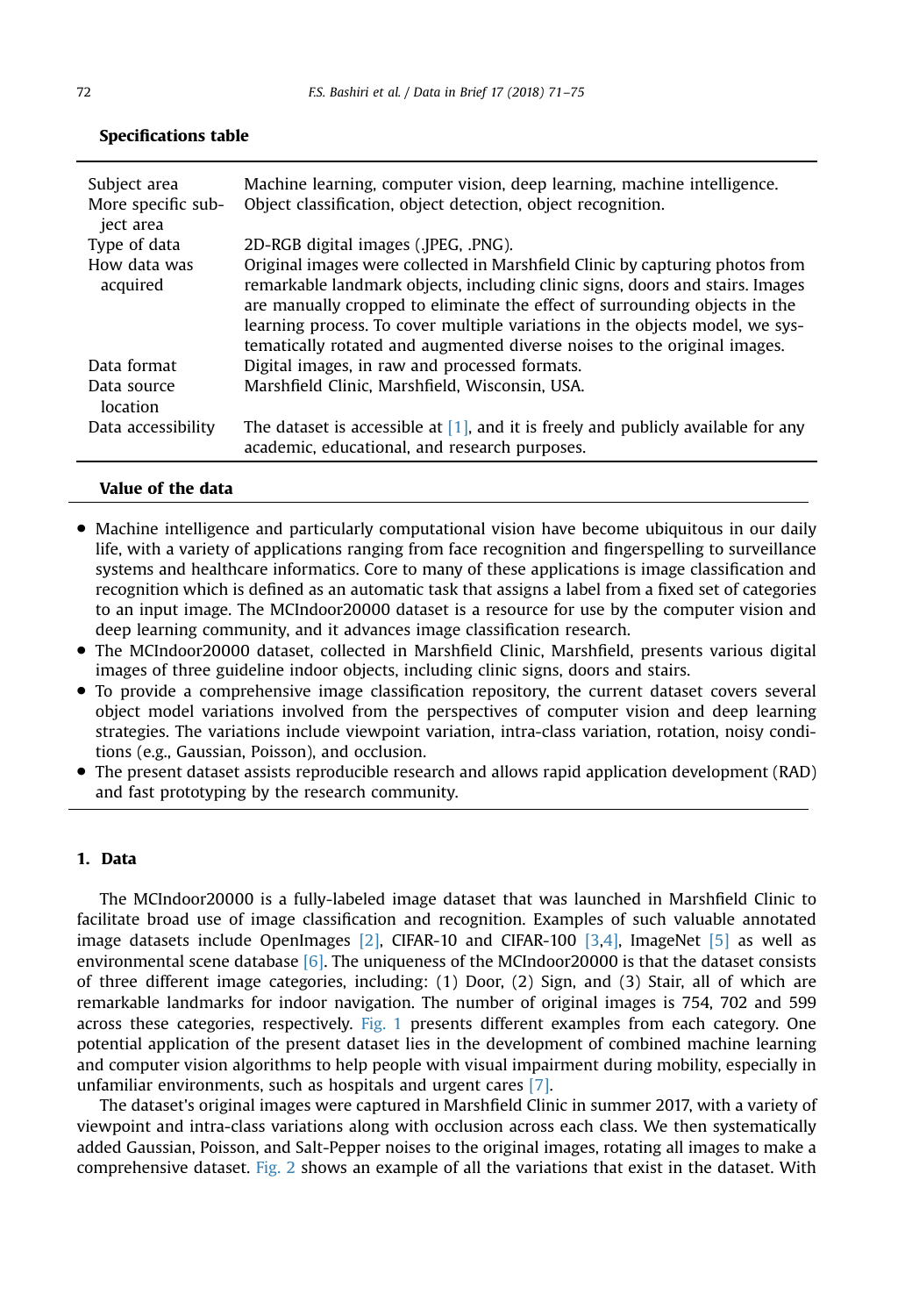<span id="page-2-0"></span>

Fig. 1. Sample images from the categories covered by the MCIndoor20000.

respect to the Gaussian noise model, a rotationally symmetric Gaussian lowpass filter of size 250 with standard deviation  $\delta$  of 10 and 20 has been applied to the original images. The salt-pepper noise model was configured by the noise density of 0.015. The Poisson noise model usually generates Poisson noise with the use of data. As the MCIndoor20000 input images are all Unit8, therefore the input pixel values are used directly without scaling.

To aid in the reproducibility of image classification and object recognition we have collected, labeled, generated, and published the images in the MCIndoor20000 dataset [\[1\].](#page-4-0) Based on the results received when training AlexNet using MCIndoor20000, the dataset provides high quality and diverse images that are shown to be sufficient to train the classification algorithms to identify doors, signs and stairs from an indoor setting. This dataset can be used as is or combined with other image datasets in order to provide more robust classification of indoor objects.

MCIndoor20000 does have some limitations. Although the dataset has a variety of doors, signs and staircases, the images were all collected from a single organization's facility, so variations in style within each subclass may be somewhat limited. There is also a limitation with classes that are similar but are not represented in the dataset. Such similarities would include things such as escalators and stairs or posters and signs. The dataset includes the variations introduced by different types of noise and rotations, but does not include variations in illumination or deformation that might be caused by the environment or the capture device. We believe these limitations are minor and could be addressed in future datasets or by augmenting the existing dataset with other such datasets.

#### 2. Materials, methods and experimental validations

To analyze the quality and quantity attributes of the MCIndoor20000 dataset, we utilized a widelyused pre-trained deep convolutional neural network (CNN) model, namely AlexNet [\[8\].](#page-4-0) The AlexNet model is trained with 1.2 million high resolution images from 1000 different classes and has shown promising results in image recognition [\[8\]](#page-4-0). In this experiment, the knowledge that is obtained from learning a large dataset is used for classification of images of interest. In the machine learning community, this task in which a set of learned features of a network is transferred to a new problem is called Transfer Learning [\[9\]](#page-4-0).

A small portion of the MCIndoor20000 dataset is selected randomly and is used as a training set. The last few layers of the pre-trained CNN model are fine-tuned for the new classification problem and a 3-way softmax layer and a classification output layer are added. Then, the annotated labels of the training images are employed to retrain the model. For the purpose of evaluating the performance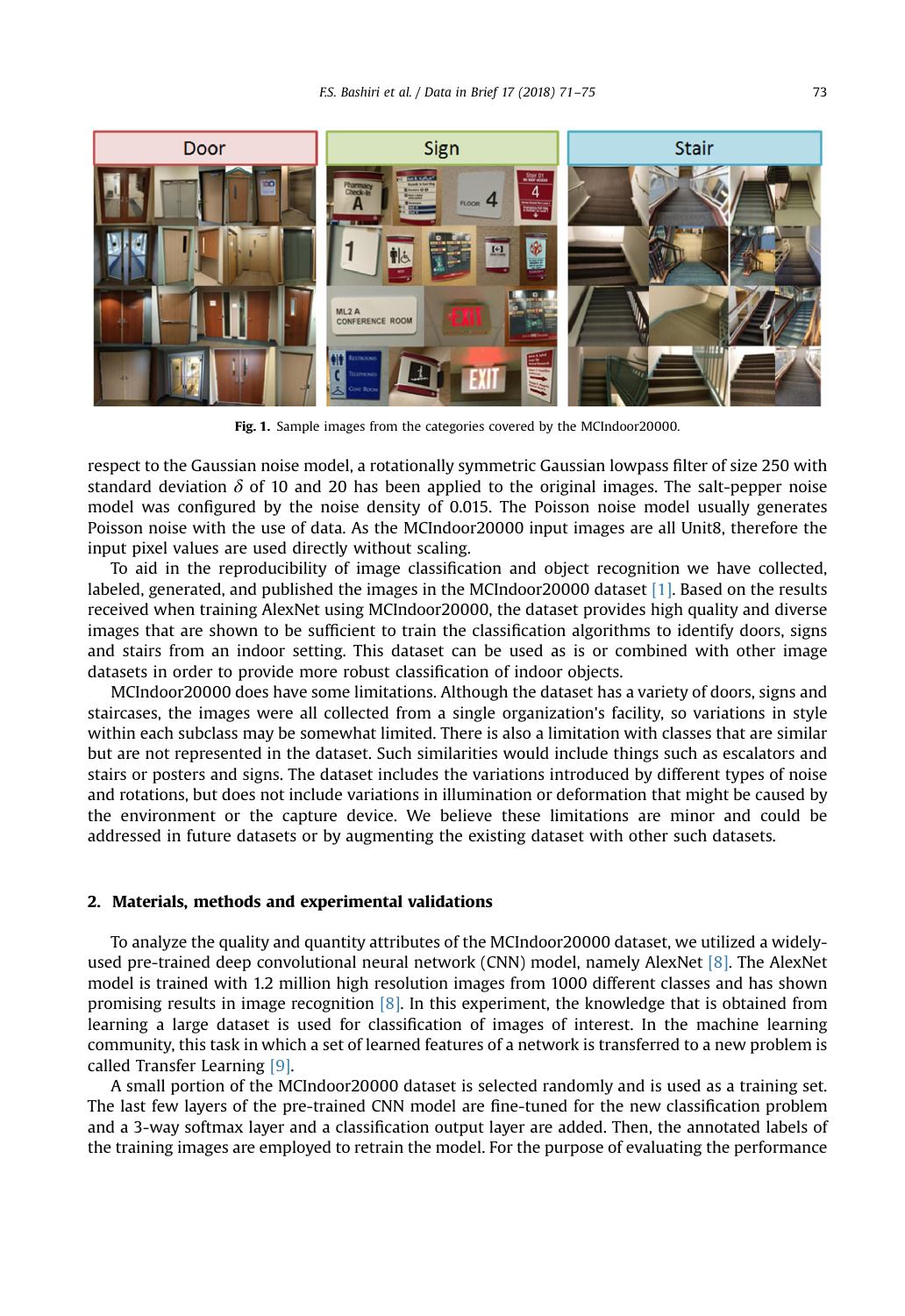<span id="page-3-0"></span>

**Original Image** 



Gaussian noise ( $\delta$ =10; Window Size=250)



Gaussian noise ( $\delta$ =20; Window Size=250)



Poisson



Salt-Pepper (d=0.015)



Rotation (90°)

Fig. 2. The MCIndoor20000 dataset carries several objects model variations.

of the trained network for image recognition the rest of the collected dataset is used. The experiment is repeated with different percentages of the total dataset used for the purpose of training as the results are presented in [Table 1.](#page-4-0) Results illustrated in [Table 1](#page-4-0) show higher accuracy with the use of MCIndoor20000 rather than original images only, and it is statistically significant at  $P < 0.05$ .